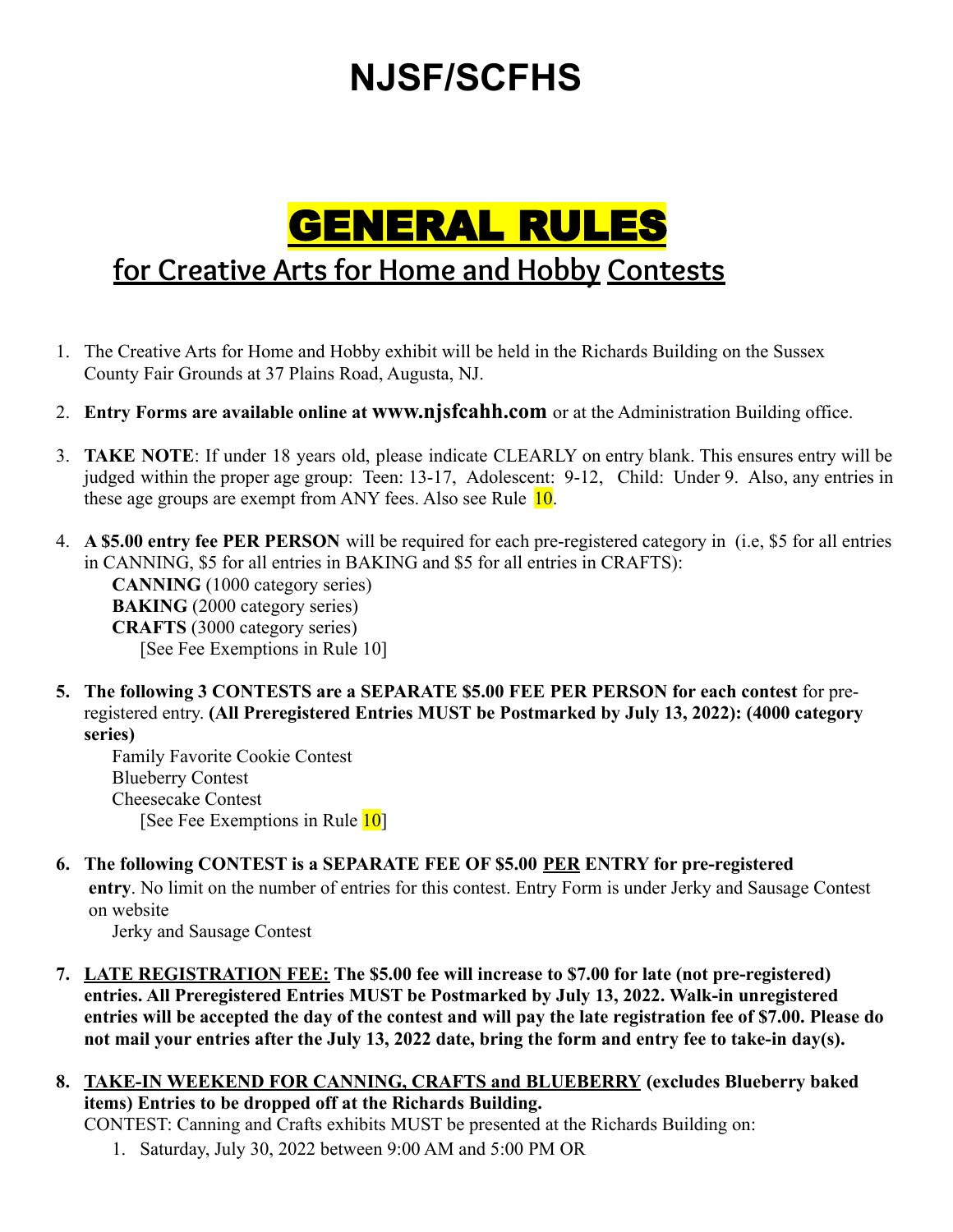2. Sunday, July 31, 2022 between 12:00 Noon and 5:00 PM. **ONLY Blueberry Contest: Baking is due by 3:00 PM Wednesday, August 10, 2022. [See Blueberry Contest flyer and GENERAL RULES]**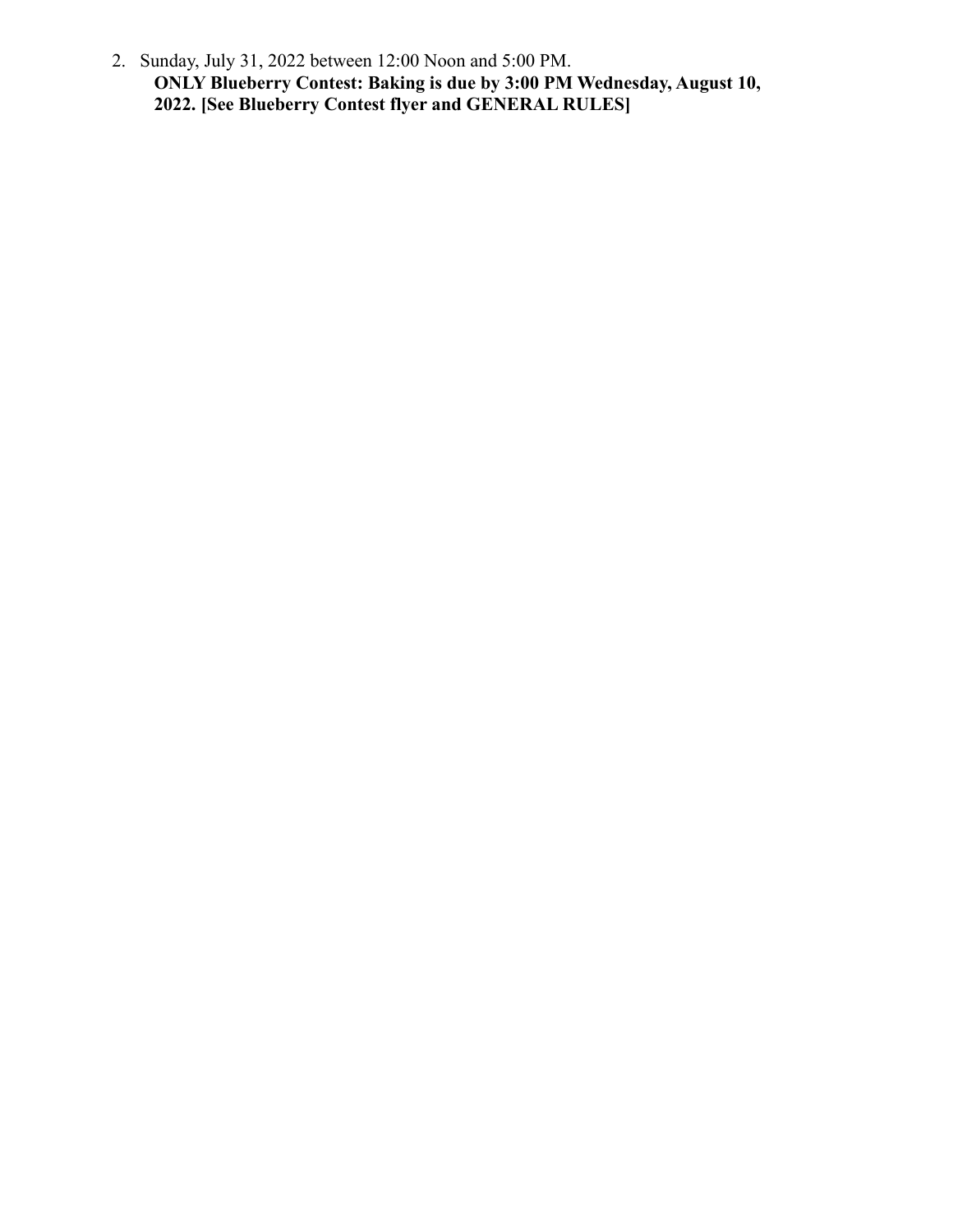3. (New) If you pre-registered and change your item (craft or baking) at drop-off, there will be a \$1.00 charge to re-type the entry card.

#### **9. WINE MAKING and HOMEBREW CONTESTS:**

- 1. Fees, Classifications, Rules and Entry Forms available on our website:
	- i. Winemaking: <http://www.njsfcahh.com/wine-making-competition.html>
	- ii. Homebrew: <http://www.njsfcahh.com/homebrew-competition.html>

#### **10. FEE EXEMPTION:**

- Cupcake Decorating Contest for Kids –August 9, 2022- Registration Day of Contest
- Categories 3001, 3401, 3402 and 3403 are EXEMPT FROM FEE.
- ANY entry in ANY category by a TEEN, ADOLESCENT or CHILD
- 11. All **entries** must be in the proper Category on the Entry Form.
- 12. **No exhibit will be accepted with the exhibitor's name exposed**. A piece of masking tape or painters tape (blue tape) should be used by the exhibitor to cover name if it appears. This includes the recipes for baking contests.
- 13. **Three** entries are allowed by each Exhibitor in each Category.
- 14. **PROFESSIONALS will NOT be judged with non-professionals**. One must note Professional status on the entry form for all categories.

#### **Professional is defined as:**

- 1. One who sells or offers for sale any item in the category.
- 2. Anyone who receives compensation in the form of cash or other valuable consideration for any service related to their craft. This includes teaching, demonstrating, producing samples, designing, publishing, judging, and related activities. Prizes or premiums will not be considered compensation for purposes of professional designation.
- 3. Once one qualifies as professional based on these rules such designation is perpetual. (e.g. if you sold a quilt in 1968, you are still a professional)
- 4. Professionals do not have to supply recipes of baked goods with entered items.

## **15. Acceptance of any entry will be at the discretion of the Committee.**

**16. NO EXHIBIT WILL BE REMOVED before the scheduled end of the New Jersey State Fair/ SCFHS. Exhibits MUST be picked-up on Sunday, August 14, 2022 from 11 a.m. to 1 p.m. All entries that remain after 1 PM the entries become property of the Creative Arts for Home and Hobby Division. If you cannot pick up your items during this time, please give your exhibitors cards to someone else to pick up your entries. Only in the case of adverse conditions forcing the legal closing of the entire Fair will permit earlier returns / pickups. NO EXCEPTIONS !!**

## **17. ALL BAKING RULES --**

- **1.** Exhibits **MUST** be presented on **disposable containers between 10:00 AM. and 11:00AM**. Thursday, August to the Richards Building. **Pre-registration is HIGHLY recommended.**
- 2. **Each ENTRANT will receive ONE admission ticket in the mail when pre-registering for the ENTRANT ONLY** to gain entrance to the Fairgrounds on August 11, 2022.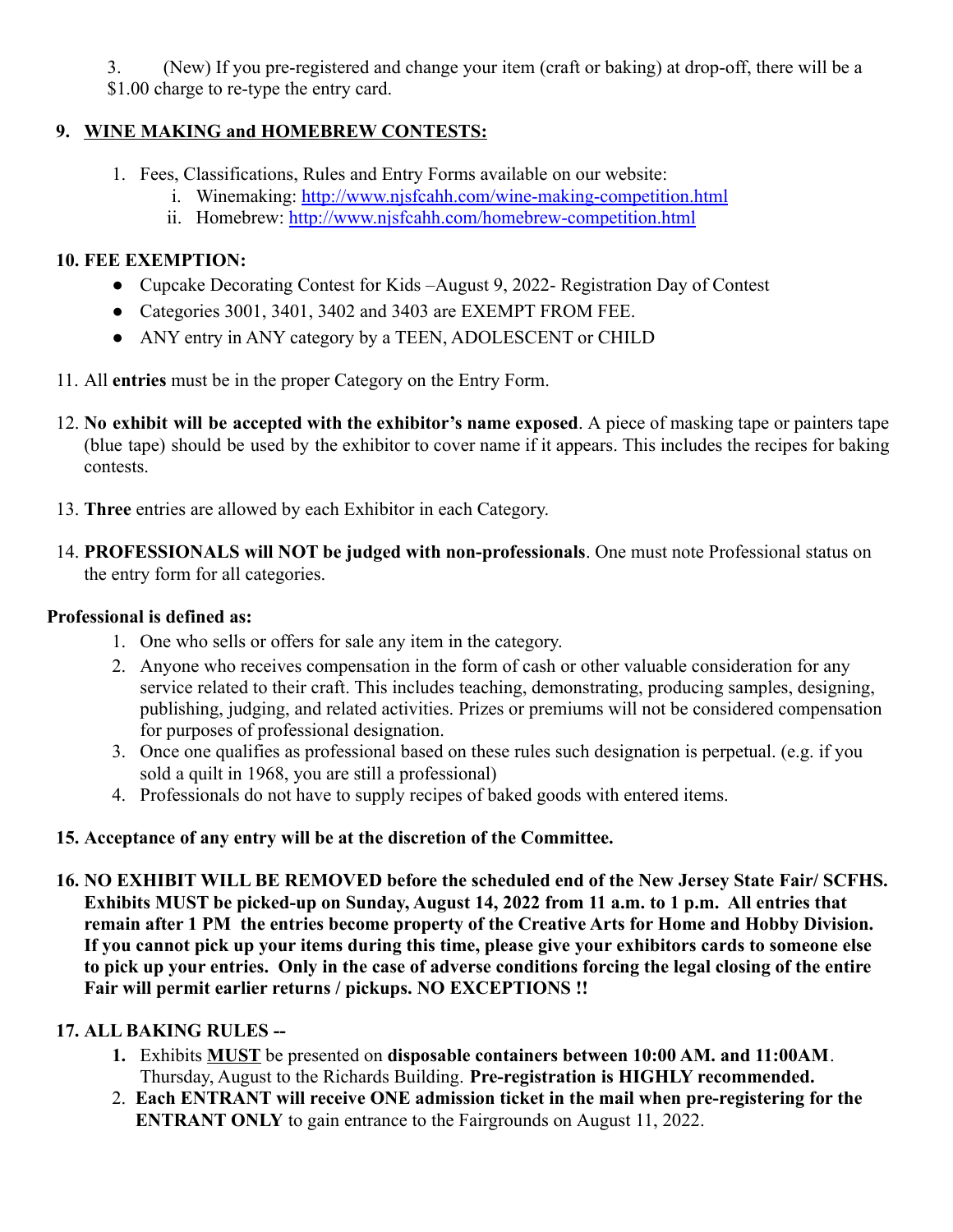- **3. If you DO NOT pre-register, please be prepared to pay the admission fee.**
- 4. **Please be prepared for family/friends to pay the entrance fee to enter the Fairgrounds** even if they are helping deliver the baked goods to be judged.
- 5. Please be prepared in advance to transport your baked goods in wagons, etc.
- 6. Recipes are no longer required. Please make sure you list the name of the entry on the registration form, not to the name of the category.
- 18. **CANNING:** Canned goods must be exhibited in one standard sized jar with two-piece lids AND must have ring on each jar. No decorations on jars or lids will be permitted.
	- a. Canned goods preserved since August of 2020 are eligible.
	- b. For definition of canning and judging methods used, see Canning Category list.
	- c. No jars with paraffin seals will be accepted.
	- d. Processing methods must be included on entry form.
	- e. **NO MEAT, DAIRY or SEAFOOD PRODUCTS** in any submission.
	- f. Labels on canned jars require:
		- 1. Contents or Item Name
		- 2. Date
		- 3. Processing Methods
		- 4. **NO** Contestant Name

#### **19. CRAFTS:**

- a. Articles previously entered may NOT be entered again.
- b. Only articles completed within the last three [3] years will be accepted.
- c. Only three entries per person are allowed in each category. You can are allowed to enter in as many categories as you would like.
- d. Articles must be clean, odor-free and presentable.
- e. No article for which there is an existing category may be exhibited in Category 3400 Miscellaneous.
- f. Four or more like items may be judged as a separate group within the Miscellaneous category.
- g.Exhibitor must have entries to be hung for exhibit, SECURELY framed AND prepared for hanging.

h. Any Craft entry created using CNC (Computer Controlled Equip.) equipment must be labeled accordingly.

20. **The Peter's Valley School of Craft will award one scholarship to one adult and one youth in Crafts (3000 series).** The award will be chosen by Peter's Valley Staff. The award will consist of a Scholarship to the School of Craft. For additional information, please visit: [www.petersvalley.org.](http://www.petersvalley.org/)

#### **21. All entries will be accepted, arranged and displayed at the discretion of the Committee.**

#### **22. Judges' decisions are based on overall workmanship, general appearance and neatness. ALL ribbons will be awarded at the discretion of the judges.**

#### **24. All ribbon winners could be published in a local newspaper at their discretion.**

- 25. Contact Chairperson or ANY Committee member for additional information. [See Committee Member List] or visit our website at[:](http://www.njstatefair.org/) **[www.njsfcahh.com](http://www.njsfcahh.com/)** or the official FAIR website at: **[www.njstatefair.org](http://www.njstatefair.org/)** Click on: Exhibitors, shows and contests.
- **26.** The Committee reserves the right to re-categorize an entry and its level.